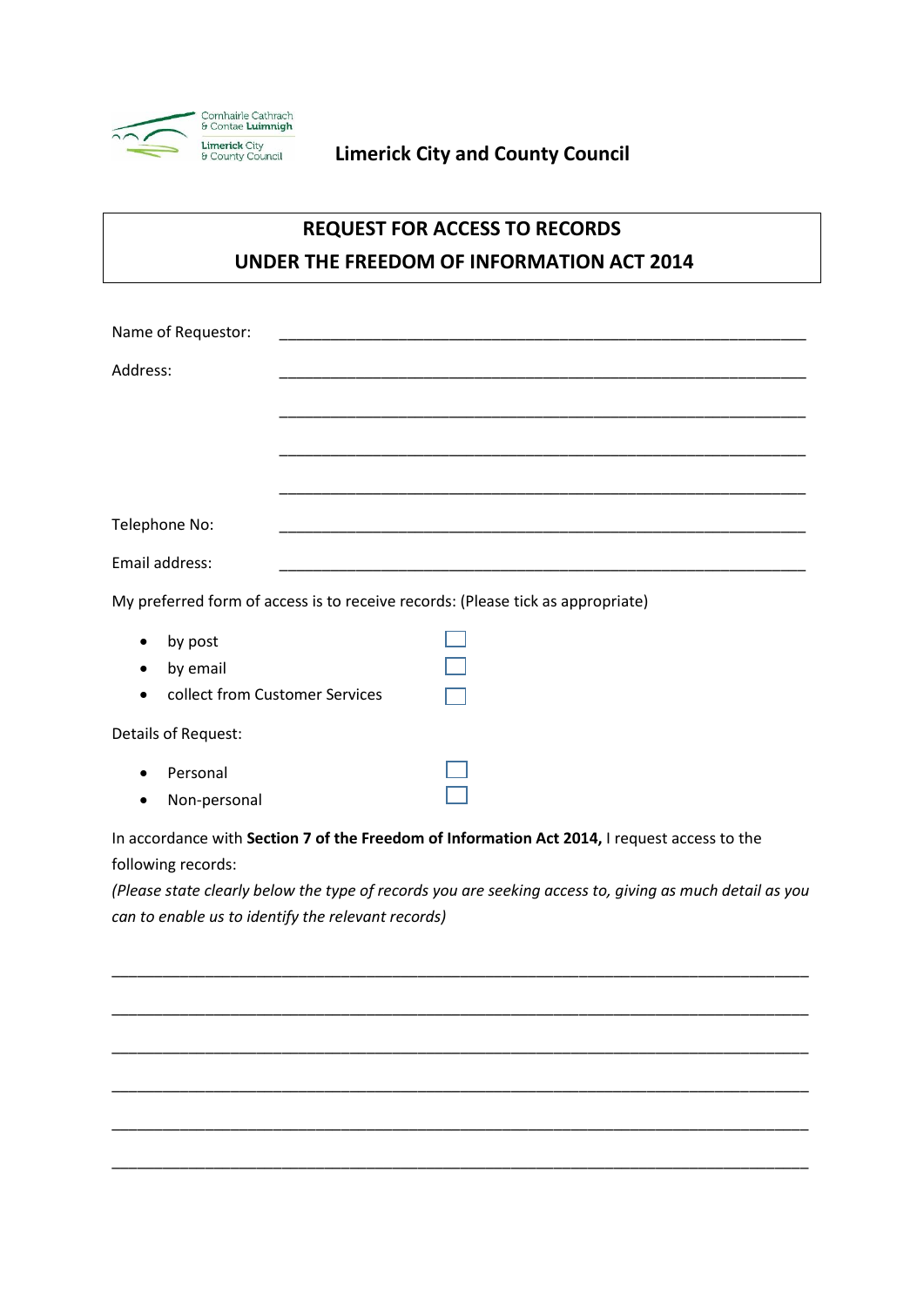What period of time do these records relate to: \_\_\_\_\_\_\_\_\_\_\_\_\_\_\_\_\_\_\_\_\_\_\_\_\_\_\_\_\_\_\_\_\_\_\_\_\_\_\_\_\_\_

**Note 1**: If your request includes details of another individual (18 years or over), you will need to include written consent of that person.

**Note 2**: If you are seeking access to your own personal records, you must provide proof of identity

**Please sign here**: \_\_\_\_\_\_\_\_\_\_\_\_\_\_\_\_\_\_\_\_\_\_\_\_\_\_\_\_\_ **Date:** \_\_\_\_\_\_\_\_\_\_\_\_\_\_\_\_\_\_\_\_\_\_\_\_\_\_\_\_\_\_\_\_\_

**Return to**: FOI Officer Limerick City and County Council Merchants Quay Limerick V94 EH90

**Email:** [foi@limerick.ie](mailto:foi@limerick.ie)

*Footnote: The Freedom of Information Act 2014 provides for a right for access to records held by FOI bodies. Requests for information, as opposed to records are therefore not valid requests. Furthermore the Act does not require FOI bodies to create records if none exist and does not oblige FOI bodies to answer general queries.*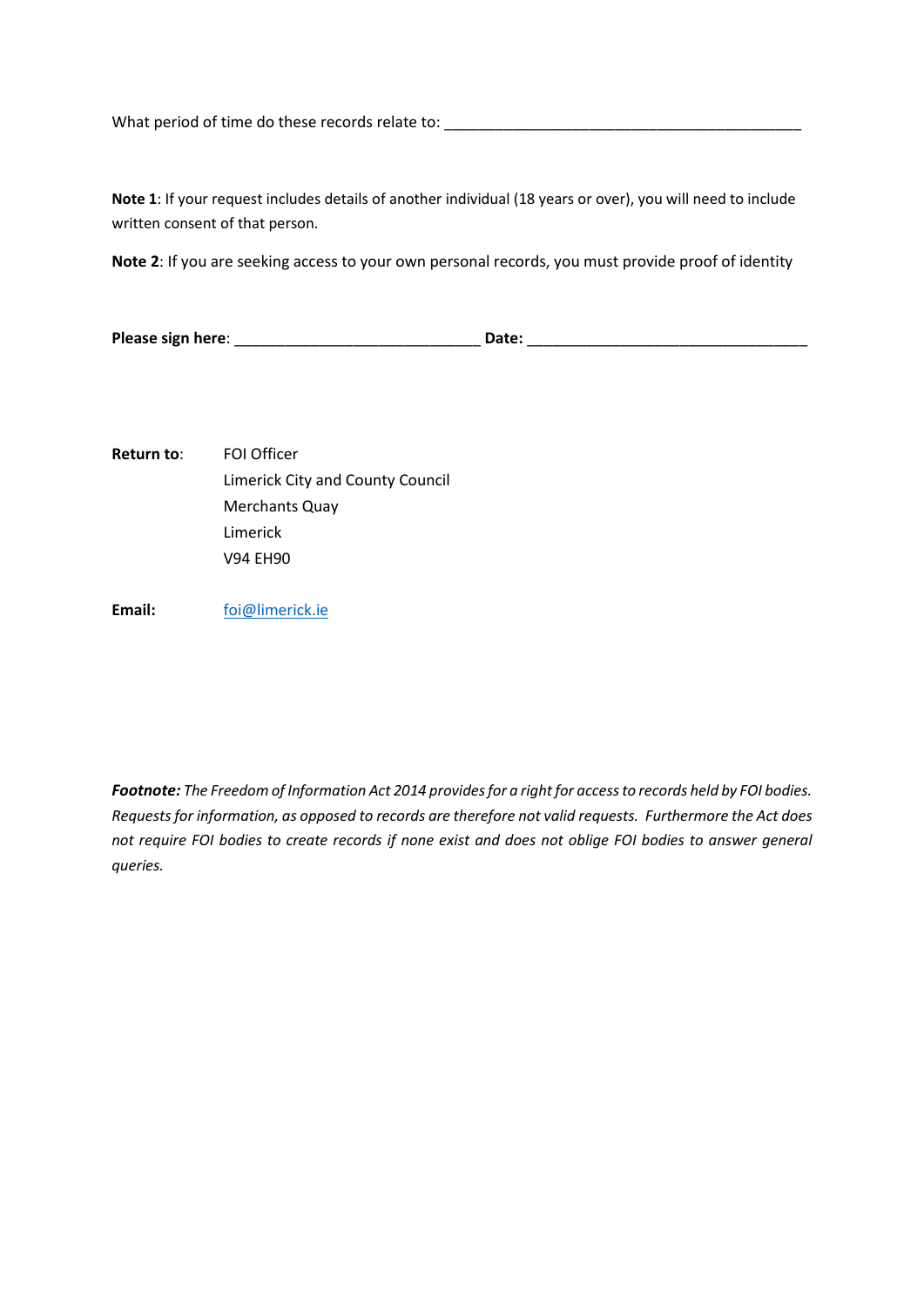

 **Limerick City & County Council Departments** 

| <b>Department</b> | <b>Section</b>               | <b>Please tick what</b><br>section(s) you believe<br>may hold records relating<br>to your request | Dates (approx.) records<br>relate to |
|-------------------|------------------------------|---------------------------------------------------------------------------------------------------|--------------------------------------|
| Housing           | <b>Housing Application</b>   |                                                                                                   |                                      |
|                   | <b>Housing Rents</b>         |                                                                                                   |                                      |
|                   | <b>Tenant Purchase</b>       |                                                                                                   |                                      |
|                   | <b>HAP</b>                   |                                                                                                   |                                      |
|                   | <b>RAS</b>                   |                                                                                                   |                                      |
|                   | <b>Housing Maintenance</b>   |                                                                                                   |                                      |
|                   | Other (please specify)       |                                                                                                   |                                      |
| Planning          | <b>Planning Application</b>  |                                                                                                   |                                      |
|                   | <b>Planning Enforcement</b>  |                                                                                                   |                                      |
|                   | Other (please specify)       |                                                                                                   |                                      |
| Environment       | <b>Waste Management</b>      |                                                                                                   |                                      |
|                   | <b>Environmental Control</b> |                                                                                                   |                                      |
|                   | <b>Burial Grounds</b>        |                                                                                                   |                                      |
|                   | Other (please specify)       |                                                                                                   |                                      |
| Support           | Corporate Services           |                                                                                                   |                                      |
| <b>Services</b>   | <b>Customer Services</b>     |                                                                                                   |                                      |
|                   | Human Resources              |                                                                                                   |                                      |
|                   | <b>Finance Services</b>      |                                                                                                   |                                      |
|                   | Marketing &                  |                                                                                                   |                                      |
|                   | Communications               |                                                                                                   |                                      |
|                   | Other (please specify)       |                                                                                                   |                                      |
| National<br>&     | Fire & Emergency             |                                                                                                   |                                      |
| Regional          | Services                     |                                                                                                   |                                      |
| Shared            | <b>Water Services</b>        |                                                                                                   |                                      |
| <b>Services</b>   | <b>HAP Shared Service</b>    |                                                                                                   |                                      |
|                   | Centre                       |                                                                                                   |                                      |
|                   | Southern Region Waste        |                                                                                                   |                                      |
|                   | <b>Management Office</b>     |                                                                                                   |                                      |
| Economic          | Strategic & Forward          |                                                                                                   |                                      |
| Development       | Planning                     |                                                                                                   |                                      |
|                   | Trade & Investment           |                                                                                                   |                                      |